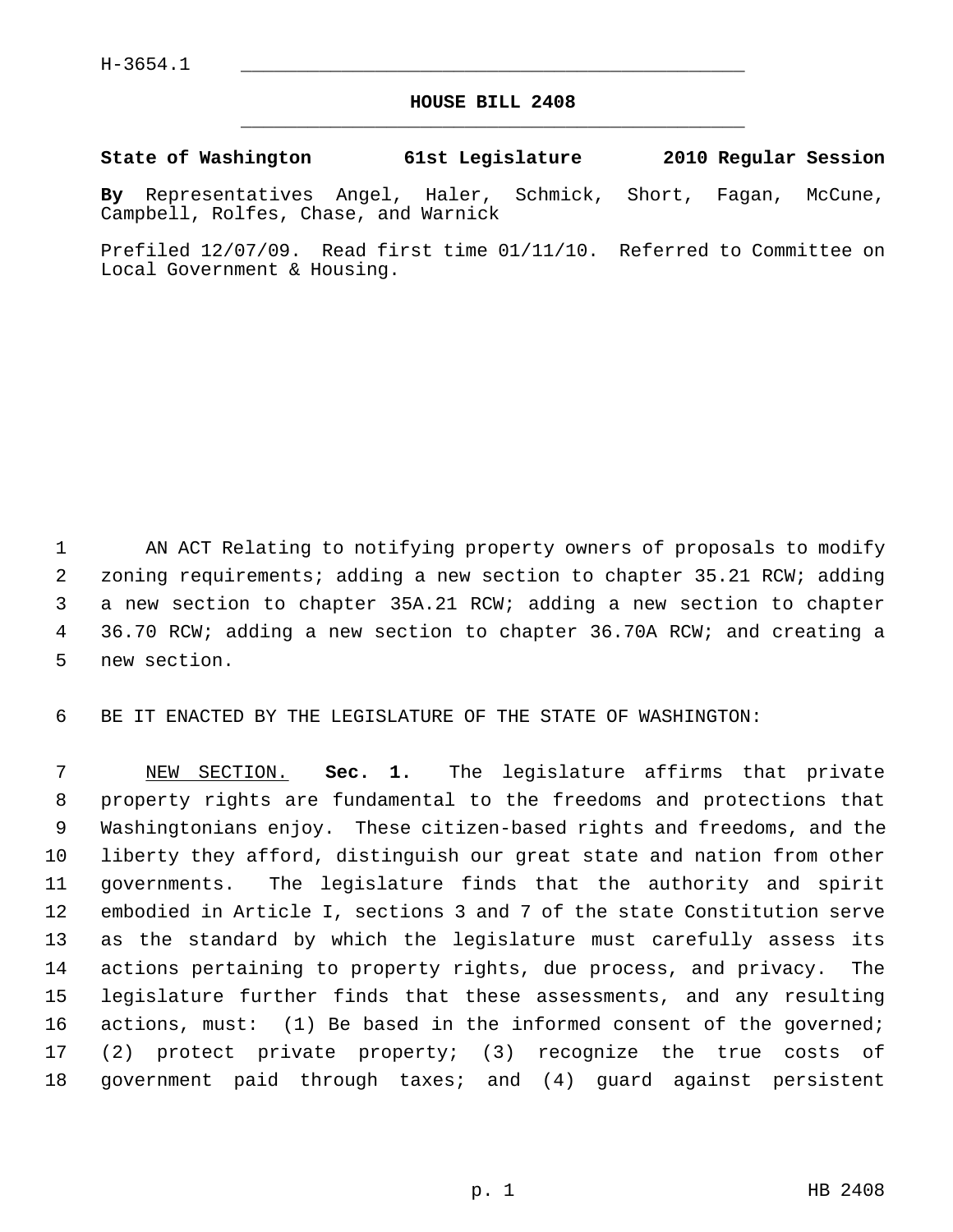1 inclinations to erode citizen rights by authorizing unnecessary or 2 intrusive government actions.

 3 NEW SECTION. **Sec. 2.** A new section is added to chapter 35.21 RCW 4 to read as follows:

 5 Any city or town that is considering a proposal to modify its 6 zoning requirements must ensure that, prior to the adoption of any 7 modification, notice of the proposal is provided by mail to the owners 8 of the real property for which the modification would apply. 9 Notifications required by this section must: (1) Be mailed to the 10 latest recorded real property owners as shown by the records of the 11 county assessor; (2) contain a clear and concise description of the 12 proposal and an explanation of modifications affecting the real 13 property owned by the notification recipient; and (3) contain 14 information, including date, time, and staff contact information, about 15 any public meeting at which the proposal is scheduled to be addressed.

16 NEW SECTION. **Sec. 3.** A new section is added to chapter 35A.21 RCW 17 to read as follows:

18 Any city that is considering a proposal to modify its zoning 19 requirements must ensure that, prior to the adoption of any 20 modification, notice of the proposal is provided by mail to the owners 21 of the real property for which the modification would apply. 22 Notifications required by this section must: (1) Be mailed to the 23 latest recorded real property owners as shown by the records of the 24 county assessor; (2) contain a clear and concise description of the 25 proposal and an explanation of modifications affecting the real 26 property owned by the notification recipient; and (3) contain 27 information, including date, time, and staff contact information, about 28 any public meeting at which the proposal is scheduled to be addressed.

29 NEW SECTION. **Sec. 4.** A new section is added to chapter 36.70 RCW 30 to read as follows:

31 Any county that is considering a proposal to modify its zoning 32 requirements must ensure that, prior to the adoption of any 33 modification, notice of the proposal is provided by mail to the owners 34 of the real property for which the modification would apply. 35 Notifications required by this section must: (1) Be mailed to the